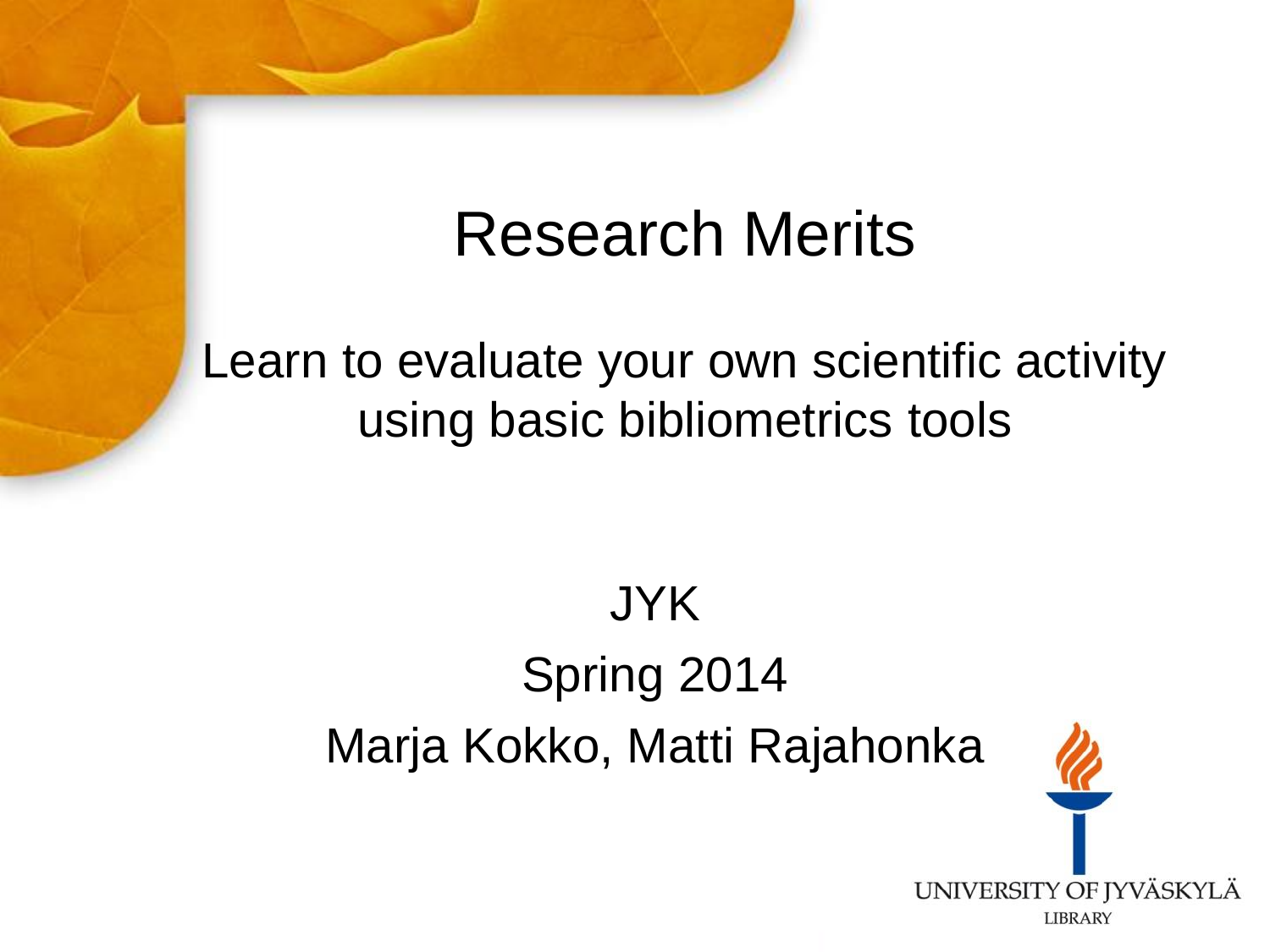# **What a researcher might want to know about bibliometrics and evaluation of research activity**

• Definition of bibliometrics

- The principle types of research evaluation (individual researcher, discipline, country etc.)
- Citation data sources their strengths and weaknesses
- **Template for researcher´s curriculum vitae (CV that best describes the merits of the researcher in a comprehensive, truthful and comparable manner)**
- TUTKA ( Research and publication data system at the University of Jyväskylä) and National research and publication data system Juuli
- How to increase your visibility as a researcher (Parallel publishing and Open Access, researcher's networks)
- Researcher ID
- Tools such as:
- Web of Science (WoS) and Journal Citation Reports (JCR)
- Scopus and SCImago's Journal and Country Rank
- Google Scholar and Publish or Perish
- Julkaisufoorumi (Publication Forum)

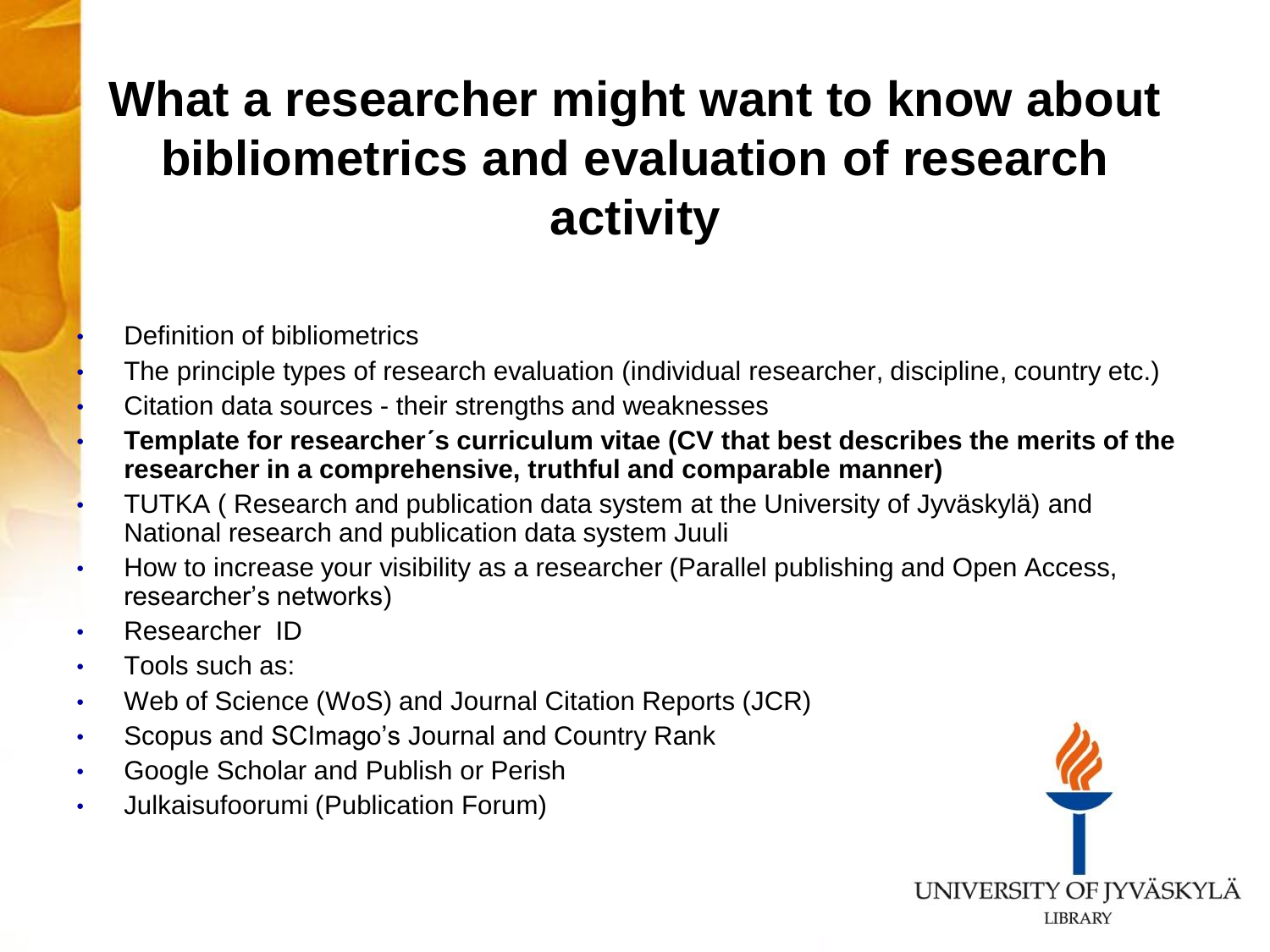### **Bibliometrics and evaluation of research activity**

Bibliometrics is the **quantitative analysis** of research publications and other research outputs e.g.:

- Number of publications (suitable and used in all fields)
- Number of cited publications and the total number of citations (suitable in specific fields) Ĥ
- Number of times a publication has been cited (suitable in specific fields) G
- h-index (suitable in specific fields) G
- Journal Impact Factors (suitable in specific fields) û

Underlying assumption: The number of times a publication has been cited by other publications is a measure of the importance of the research.

Qualitative analysis:

- Peer review –process (suitable and used in all fields)
- Peer review means that other scientific experts in the same field check research papers for **validity,**  Ĥ **significance and originality**.

The principle types of research evaluation

- Individual researchers in the same field and at a similar career stage (recruitment, project funding) **G**
- University/department in relation to other universities/departments in the same field (national funding) G
- A specific field in Finla[nd](http://www.aka.fi/en-GB/A/Decisions-and-impacts/Discipline-evaluations/International-evaluation-of-physics-research/) by Acad[e](http://www.aka.fi/en-GB/A/Decisions-and-impacts/Discipline-evaluations/International-evaluation-of-physics-research/)my of Finland (for example *[Evaluation of communications](http://www.aka.fi/en-GB/A/Decisions-and-impacts/Discipline-evaluations/Evaluation-of-communications-research/) [research](http://www.aka.fi/en-GB/A/Decisions-and-impacts/Discipline-evaluations/Evaluation-of-communications-research/)*, G *[International evaluation](http://www.aka.fi/en-GB/A/Decisions-and-impacts/Discipline-evaluations/International-evaluation-of-physics-research/) [of physics](http://www.aka.fi/en-GB/A/Decisions-and-impacts/Discipline-evaluations/International-evaluation-of-physics-research/) [research](http://www.aka.fi/en-GB/A/Decisions-and-impacts/Discipline-evaluations/International-evaluation-of-physics-research/)*)

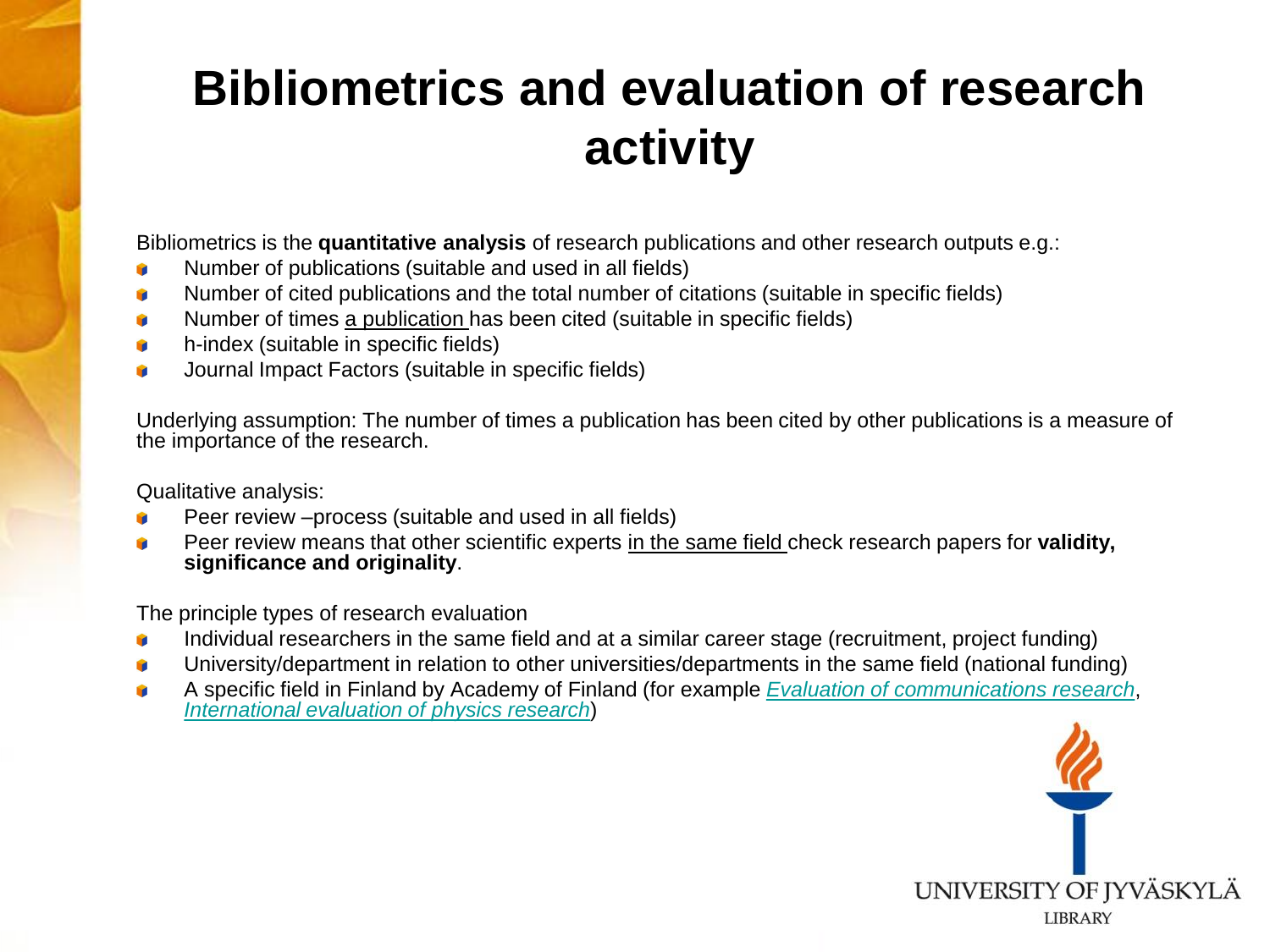#### **Citations and citation data sources**

When using bibliometric data, you need to keep in mind that:

- Each measure and tool has advantages and disadvantages (there is no single tool that gives a complete picture of a researcher's scientific activity)
- Citations take time to accrue (notice disciplinary differences in publishing **R** practices).
- The raw count of citations and analyses depend on database content:
	- No database lists all publications. Even the 3 main sources i.e. Web of Science, Scopus and Google Scholar vary substantially in content.
	- Journals are the predominant publication type in databases. (Inclusion of other publications e.g. books, book chapters, conference papers and theses is improving).
- Bibliometrics are best suited to the fields of medicine and natural sciences,  $\mathbf{r}$ because publishing in these disciplines is centered in international, peer-reviewed journals.

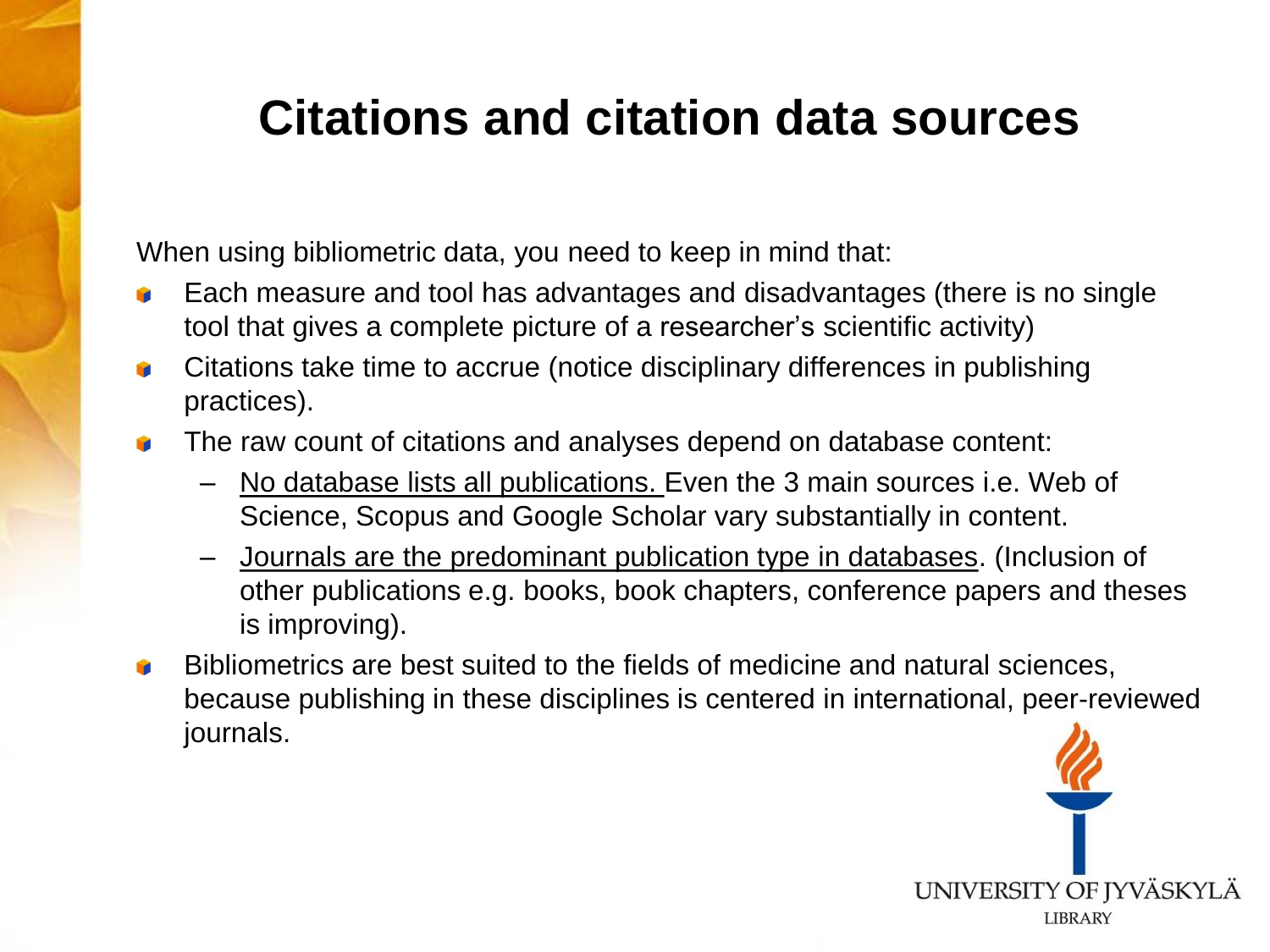#### **Citation databases**

- **Citation databases are databases of bibliographic** information about publications.
- **Data is gathered from thousands of scholarly journals** and, increasingly, other publication sources such as conference proceedings and books.
- **Citation databases also store the references** (citations) that authors include in the reference list of their publication and so can be used to search for publications that cite a known author or work.
- **[Compare WoS, Scopus and Google Scholar](https://wiki.oulu.fi/display/tor/1.1.2.3.1+Citation+analysis+and+Citation+enhanced+databases) (ToR)**
- Read more: **[Evaluation based on academic](https://wiki.oulu.fi/display/tor/1.3.1+Evaluation+based+on+academic+publishing)  [publishing](https://wiki.oulu.fi/display/tor/1.3.1+Evaluation+based+on+academic+publishing)** (ToR)

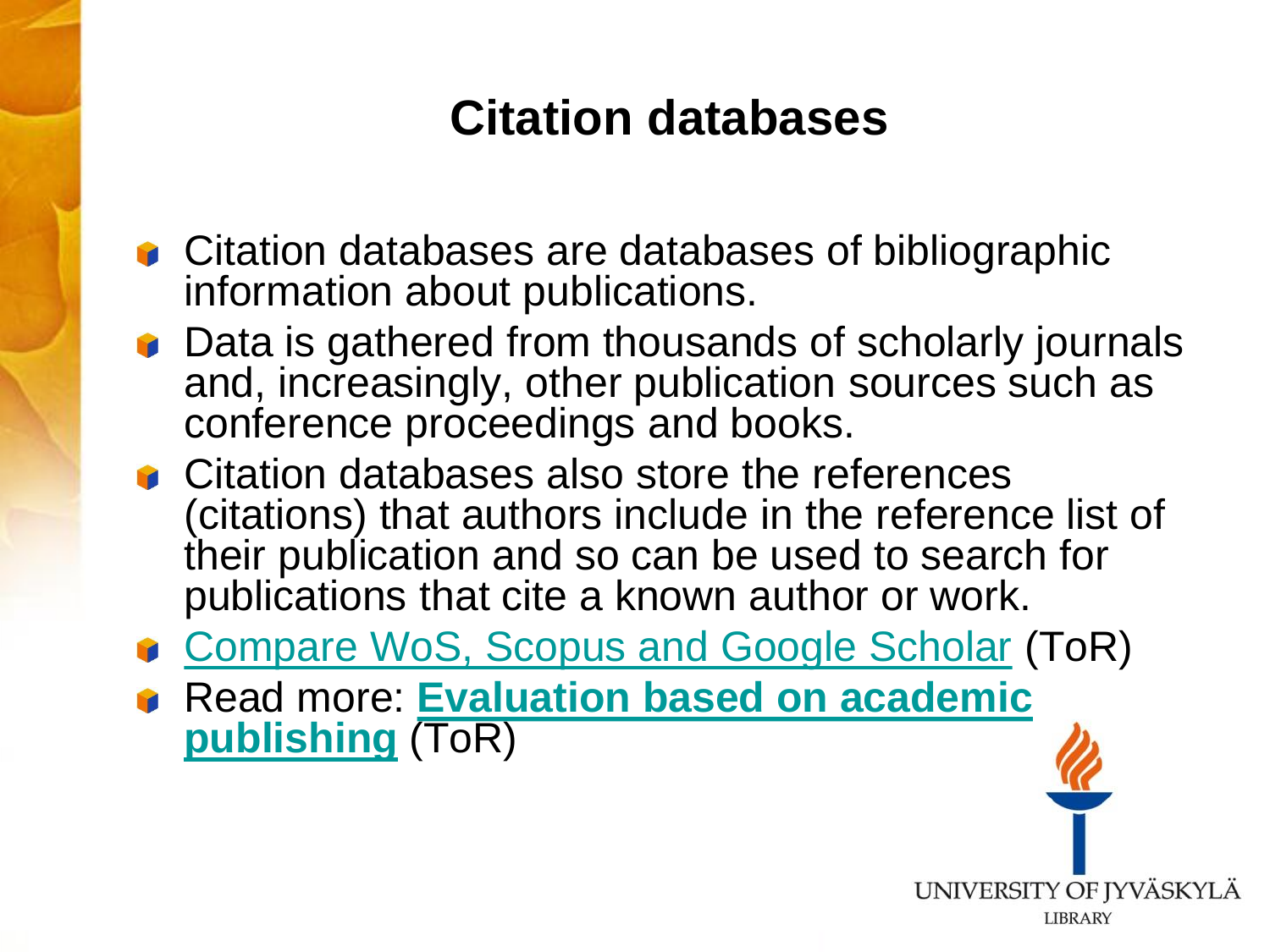## **Bibliometrics and Social Sciences & Humanities**

- The ongoing change: In all disciplinary groups, refereed articles in international scientific journals are highly valued within the scientific community.
- In social sciences and humanities monographs and edited books are still a very common type of publication.
- Publishing for non-academic audience is important in SSH -fields.
- Bibliometrics are less suited to the Social Sciences and Humanities because **Tale** books are usually not indexed in citation databases and citations in general take more time to accrue.
- Journal coverage in Scopus is more comprehensive than Web of Science for the Humanities and Social Sciences.
- [Ulrichsweb](https://jyu.finna.fi/Record/metalib_jyu.FIN38897) is tool to discover (among other things) subject classifications of a journal and abstracting & indexing databases.

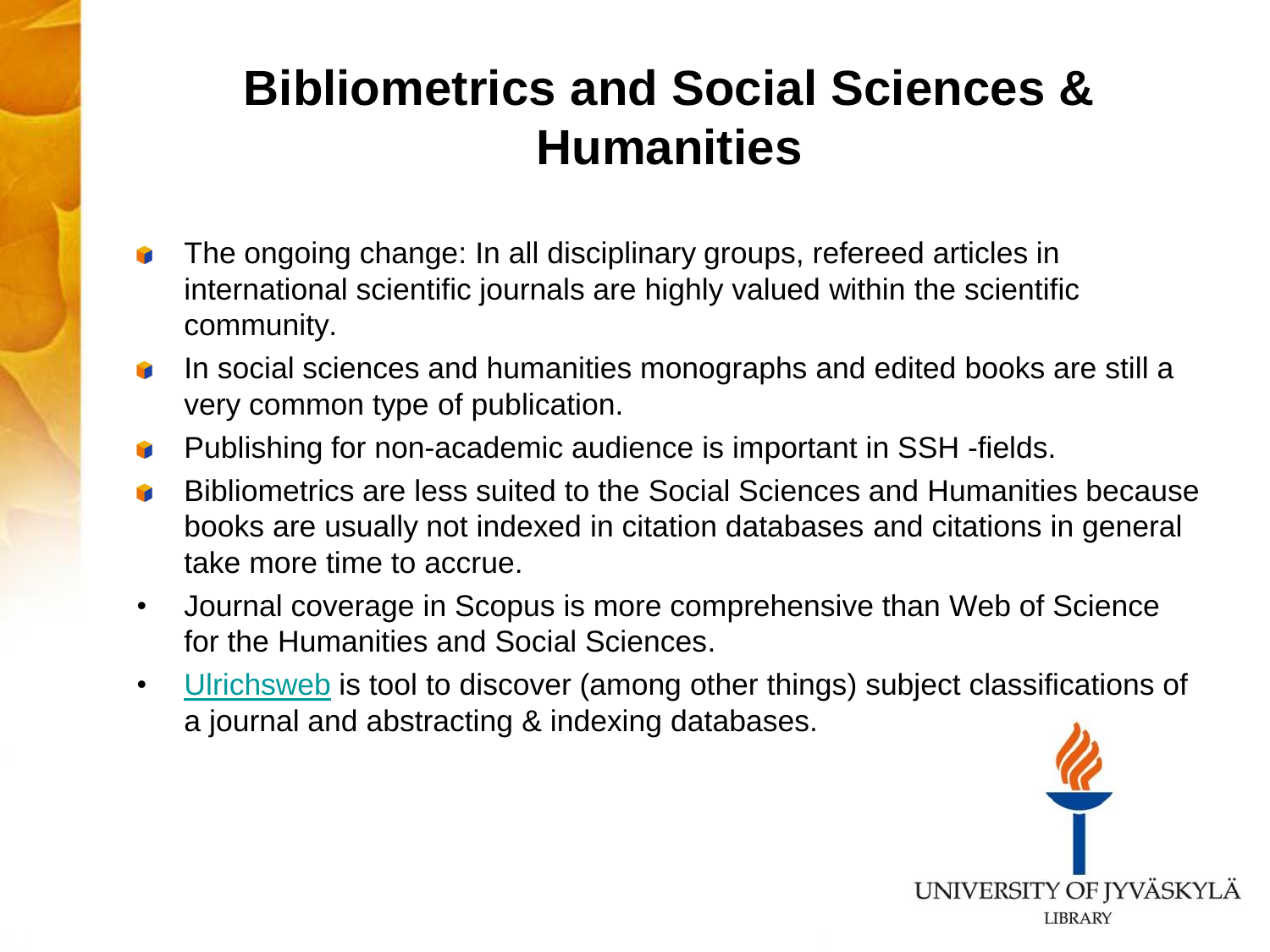#### **Researcher identification**

Researcher identification:

- **Precondition to utilize tools like Author's Impact**
- The issue of author misidentification can lead to problems with research accuracy and quality, career advancement and tenure, global collaboration among researchers and identification and attribution of funding for institutions and individual authors alike.
- **[ORCID](http://www.orcid.org/) Open Researcher and Contributor ID.**
- [ResearcherID](http://www.researcherid.com/Home.action?SrcApp=CR&returnCode=ROUTER.Success&SID=S2p3gLIHpJ6HjLiBiMl) WoS can be integrated with ORCID.
- [Scopus Author Identifier](http://help.scopus.com/flare/schelp_Left.htmCSHID=h_autsrch_intro.htm|StartTopic=Content%2Fh_autsrch_intro.htm|SkinName=svs_SC) can be integrated with ORCID.
- [Google Scholar](https://accounts.google.com/ServiceLogin?service=citations&continue=http://scholar.google.com/citations) [Citations](https://accounts.google.com/ServiceLogin?service=citations&continue=http://scholar.google.com/citations) + [Publish or Perish](http://www.harzing.com/pop.htm).
- [More info about researcher identification \(ToR\).](https://wiki.oulu.fi/display/tor/Researcher+profiles)

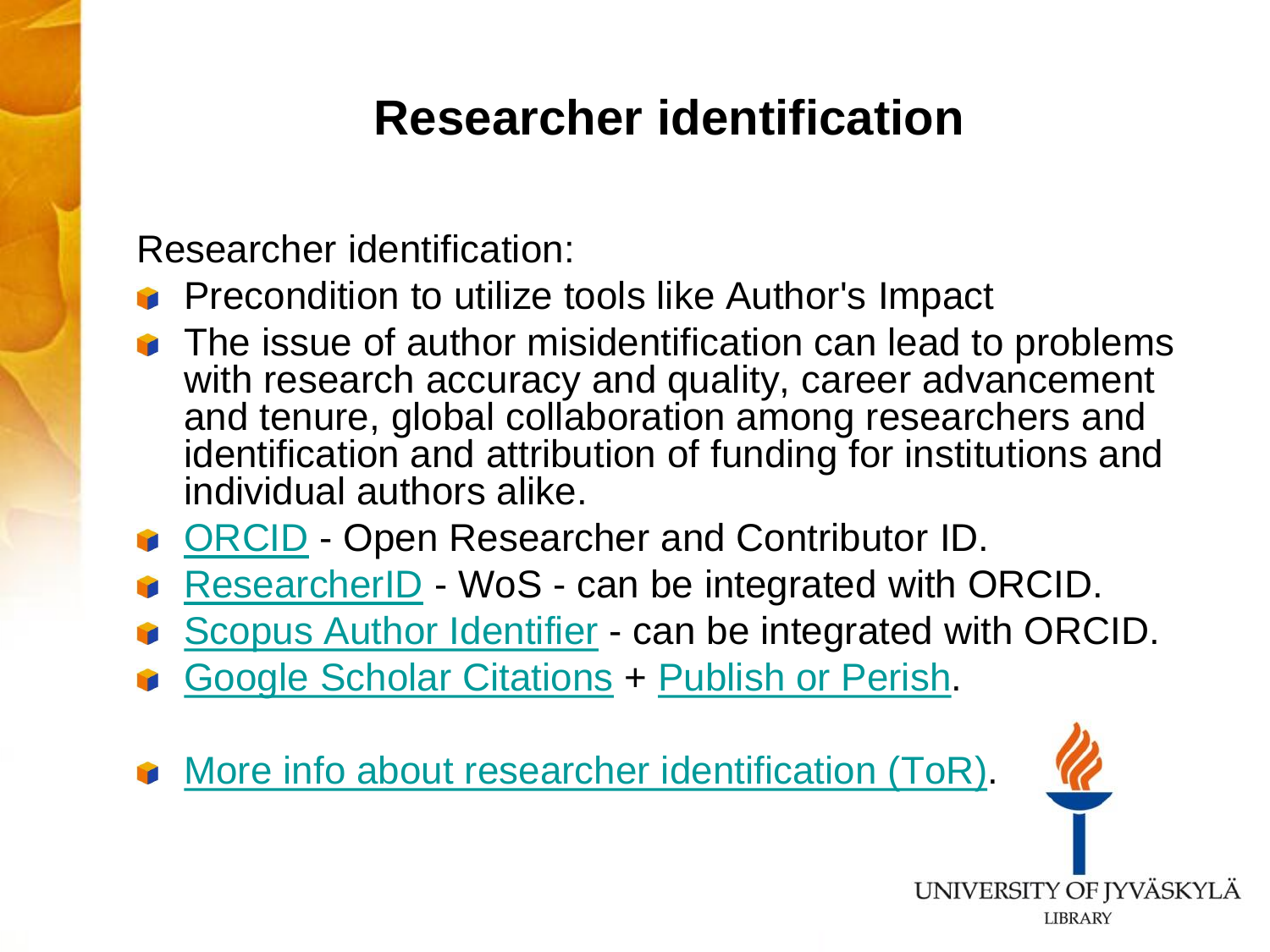### **Tools for evaluation: WoS and Scopus**

#### o [Web of Science \(WoS\)](https://jyu.finna.fi/Record/metalib_jyu.FIN06189) and [Journal Citation](https://jyu.finna.fi/Record/metalib_jyu.FIN05786) [Reports](https://jyu.finna.fi/Record/metalib_jyu.FIN05786) [\(JCR\)](https://jyu.finna.fi/Record/metalib_jyu.FIN05786)

- o The original citation database.
- $\circ$  JCR measures the impact of journals Impact Factor.
- o [Scopus](https://jyu.finna.fi/Record/metalib_jyu.FIN39403) and [SCImago's](http://www.scimagojr.com/index.php) [Journal and Country Rank](http://www.scimagojr.com/index.php)
	- o Scopus has a somewhat more comprehensive database than WoS (conference publications)

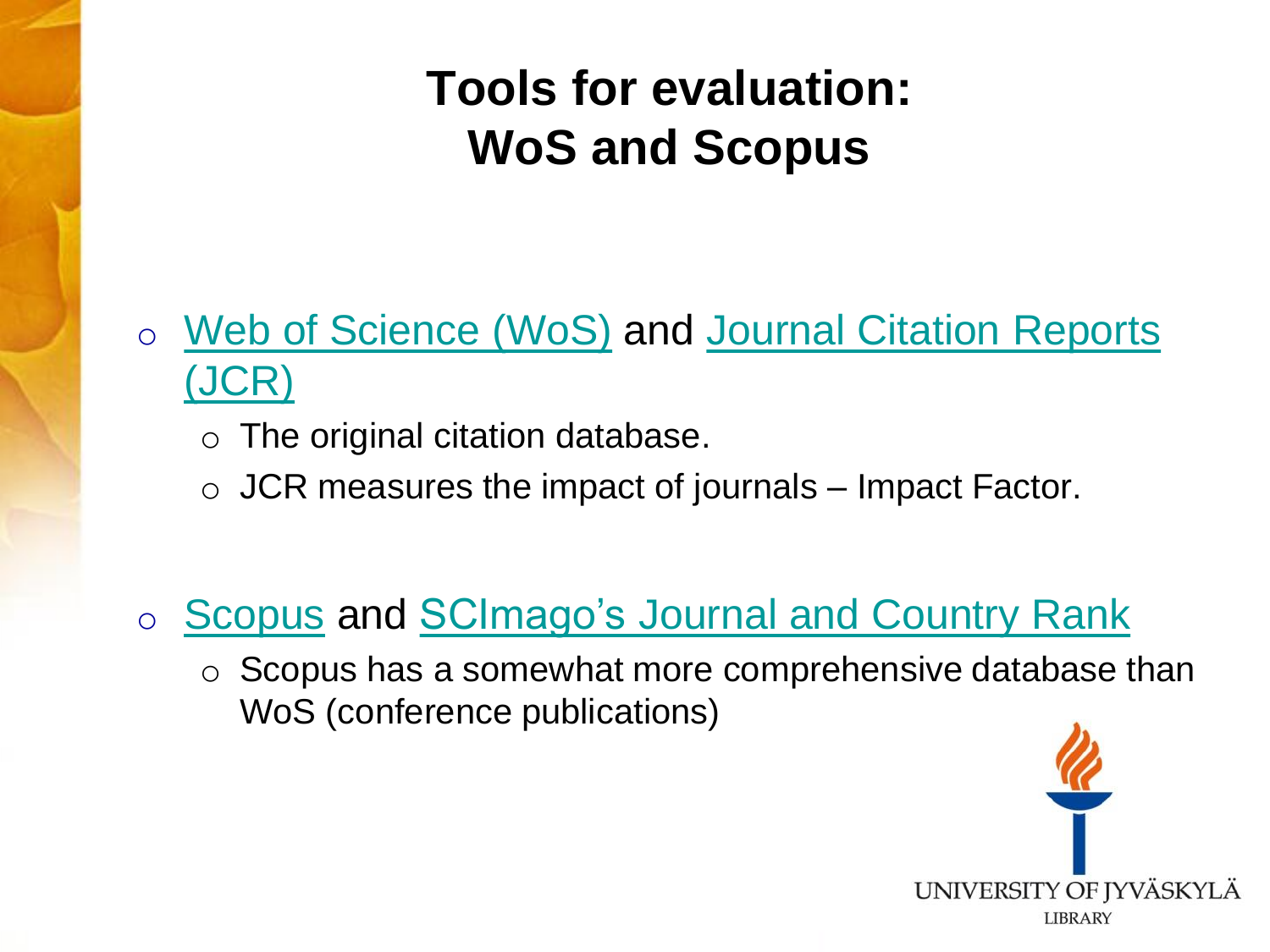### **How to find your Citation data and Hirsch- (h) index in Web of Science?**

- Conduct an Author Search in *Web of Science Core Collection.*
	- Use your surname and first initial: for example *Smith, J.*
- Choose e.g. *Organizations* or *Source Titles* to filter the result, or add the right publications to a *Marked List*. You can also check the *Result Sets*, and see if WoS has grouped your publications correctly.
- Click *Create Citation Report* on the top of a list > > >
	- Sum of Times Cited.
	- Sum of Times Cited without self-citations.
	- Citing Article data.
	- h-index.
- If you have a ResearcherID you can choose *Save to ResearcherID.*

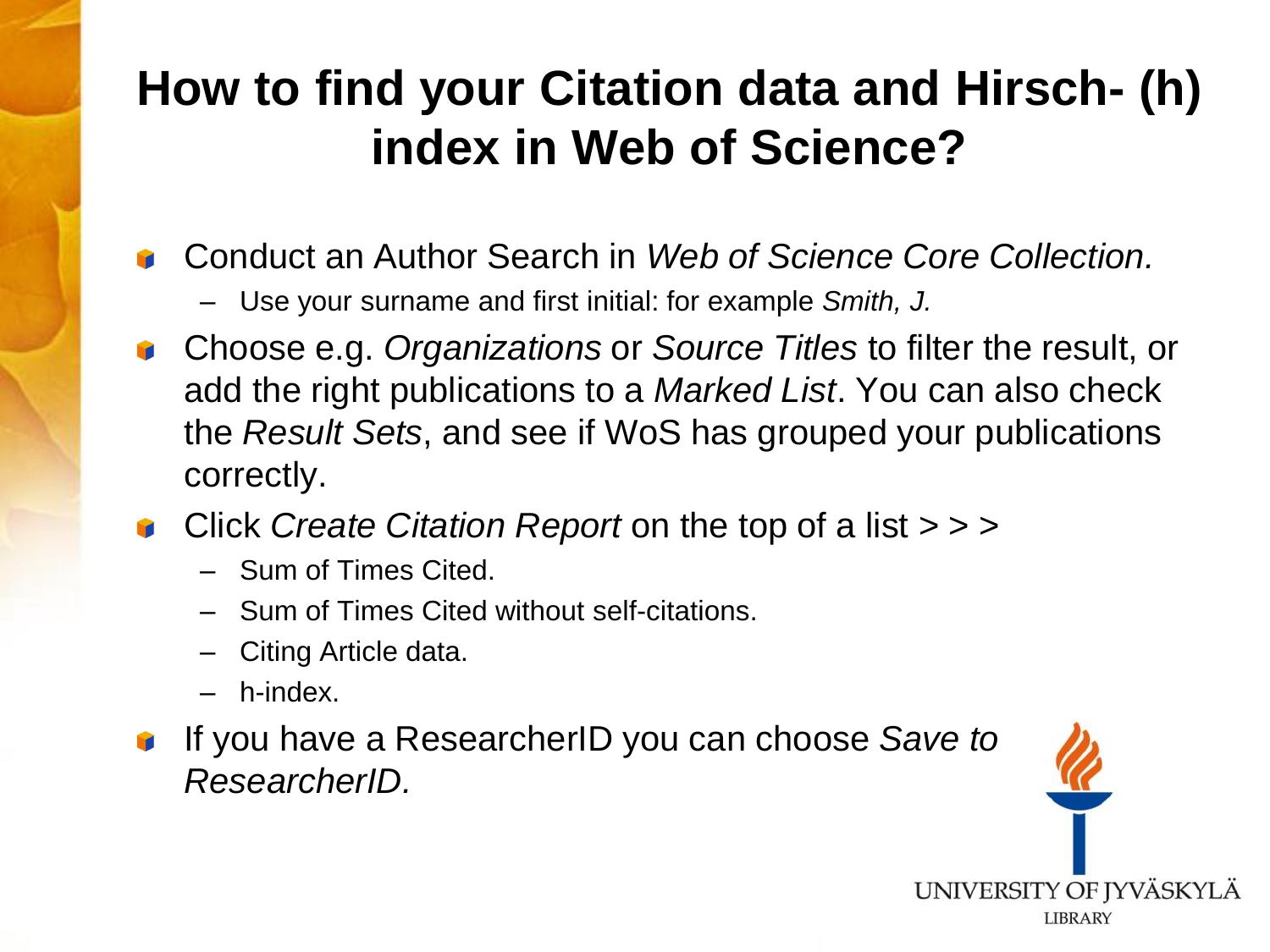# **How to find your Citation data and Hirsch- (h) index in Scopus?**

- Conduct an Author search .
- Choose the right author set by clicking the author name.
- Click Citation Overview > > >
	- Sum of Times Cited (You can exclude Self citations)
	- Citing Article data
	- h-index
- If Scopus has created multiple Author profiles from your publications, you can *Request to merge authors.* You can also *Request to remove documents from author.*
- If you have an ORCID-account you can click *Add to ORCID* on the Author information page.

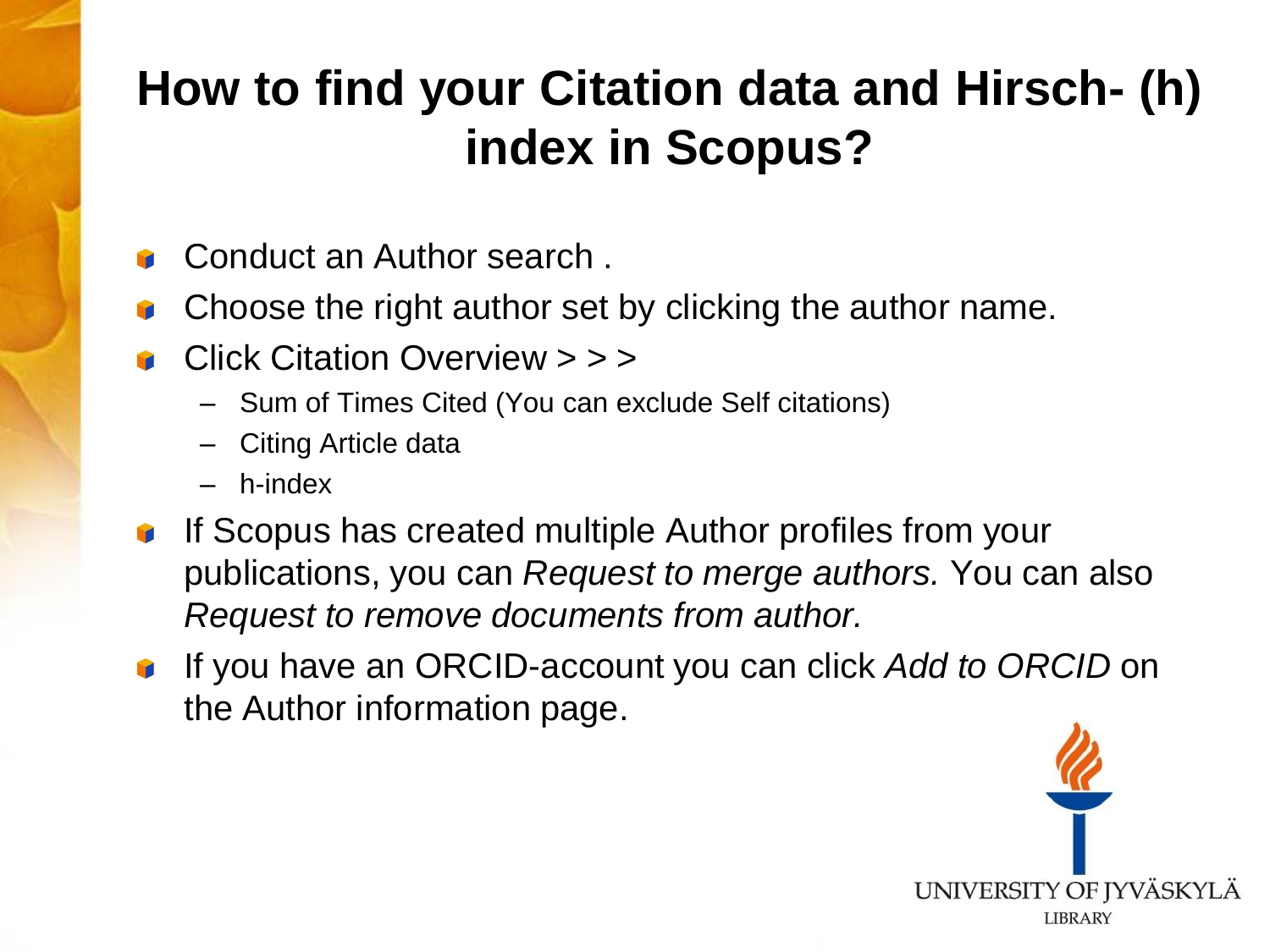### **Tools for evaluation: Google Scholar + Citations**

- [Google Scholar](http://scholar.google.fi/) collects information about publications and citations. Types represented include scholarly books, journal articles, conference papers, technical reports, theses, pre- and post-prints etc.
- Google Scholar's strength is the broad scope of content for both types of publications and disciplines.
- **However, quality of data does not match the** standards of Web of Science or Scopus.
- [Google Scholar Citations](https://accounts.google.com/ServiceLogin?service=citations&continue=http://scholar.google.com/citations) requires a Google account making it public requires a verified institutional e-mail address.

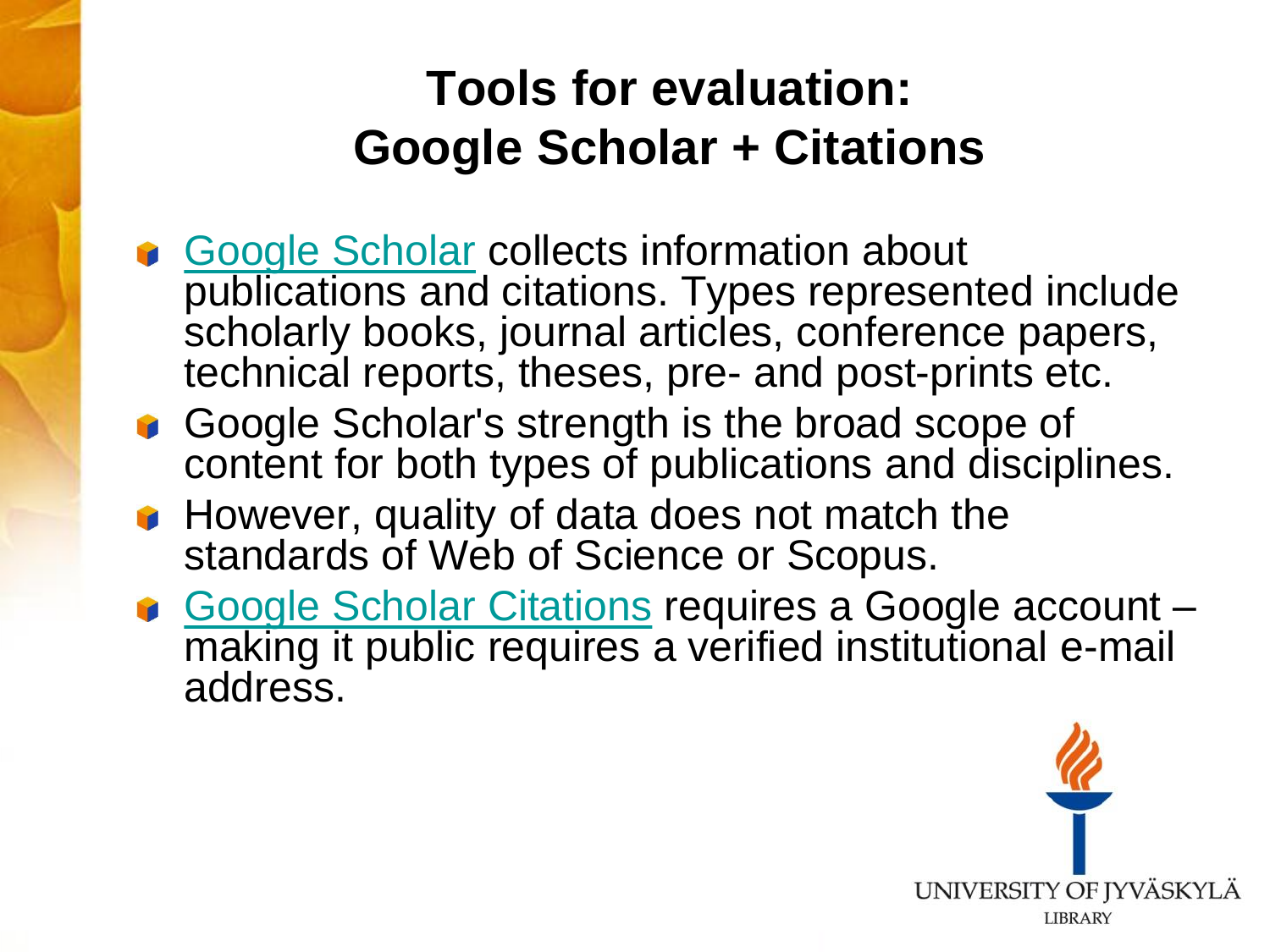### **Publish or Perish**

- **Use [Publish or Perish](http://www.harzing.com/pop.htm) to retrieve, 'clean' and** analyze academic citations from Google Scholar.
- **Tool: Author impact analysis.**
- **[More](http://www.slideshare.net/Charlies1000/citation-analysis-from-publication-to-impact) [information.](http://www.slideshare.net/Charlies1000/citation-analysis-from-publication-to-impact)**

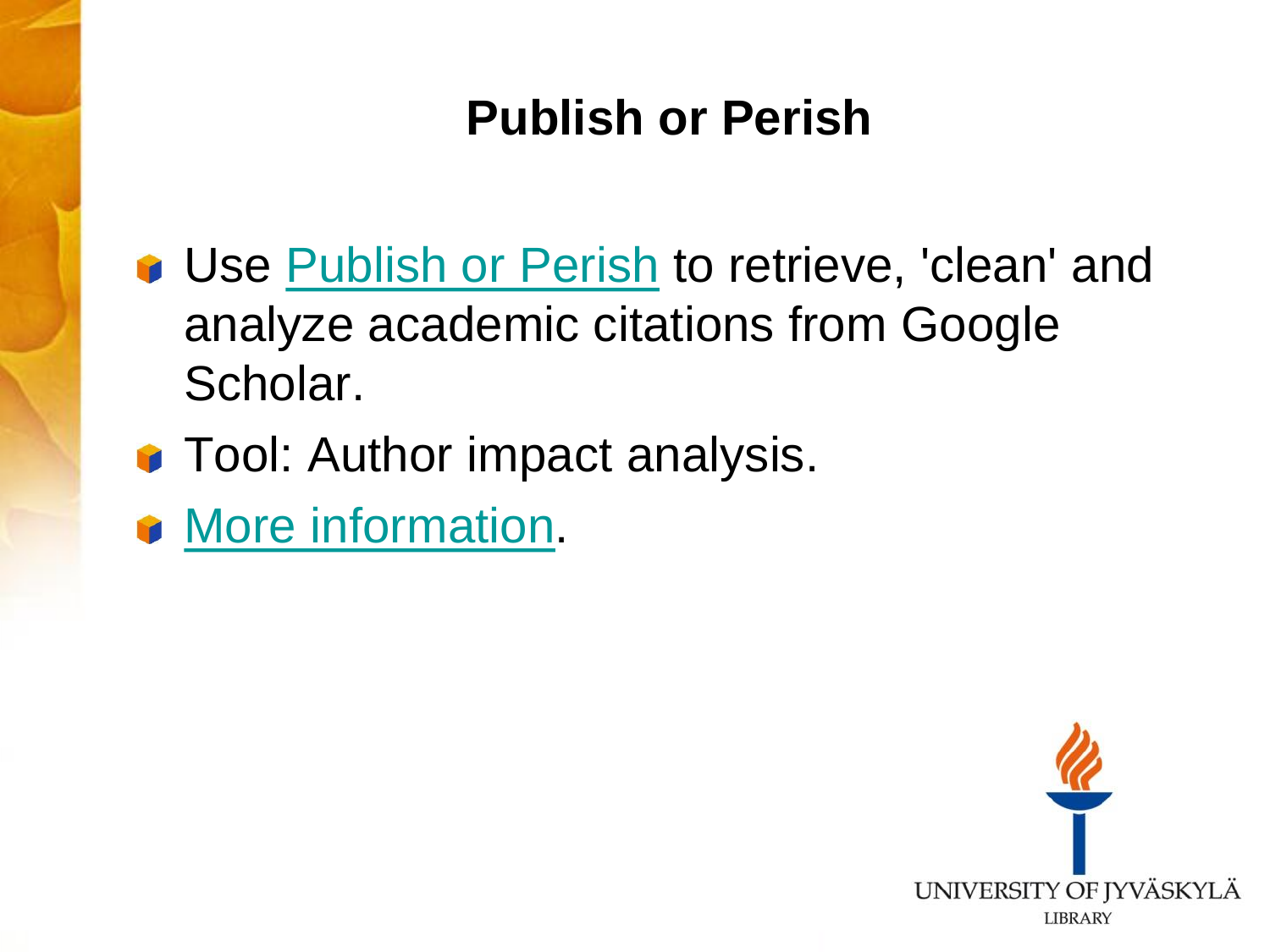# **Julkaisufoorumi**

#### [Julkaisufoorumi](http://www.tsv.fi/julkaisufoorumi/english.html?lang=en) (Publication Forum)

- The funding for Finnish universities will be partially based on publication activity based on Publication Forum criteria.
- The Publication Forum system is based on quality classification of scientific publication channels - journals, publication series and book publishers - in all research fields.
	- The rating levels:  $1 = \text{basic}$ ;  $2 = \text{leading}$ ;  $3 = \text{top}$
- $\checkmark$  The classification is best suited for the follow-up of the progress made within the research area's or unit's own publication activity.
- $\checkmark$  Publication Forum classification is not suited for interdisciplinary comparisons.

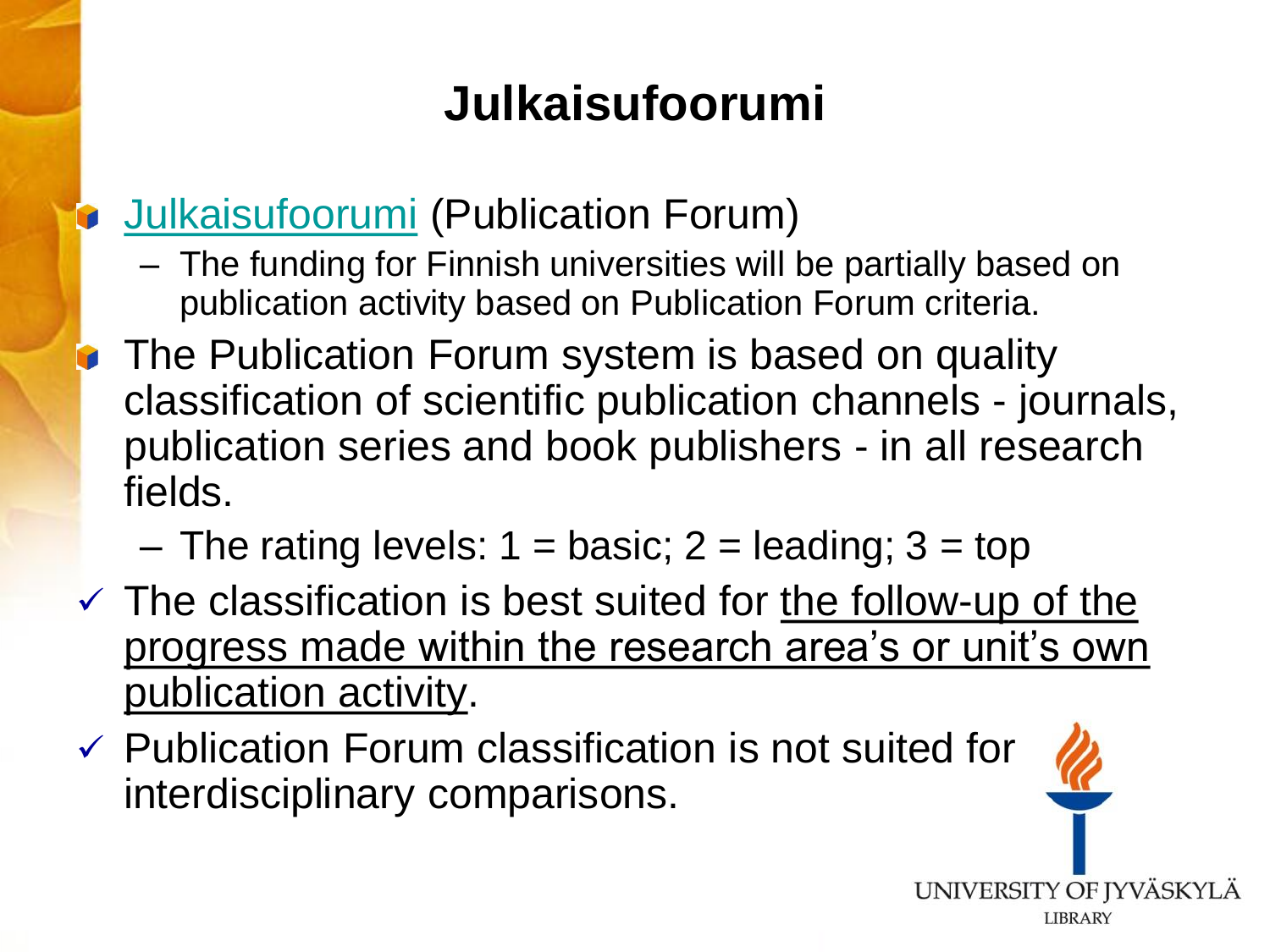### **Good to know: other measures of research impact**

Other measures you could use as an indication of your research impact:

- [Altmetrics](http://en.wikipedia.org/wiki/Altmetrics): number of downloads (for example your publication, theses and Dissertation, downloaded in  $J'X$ ), visibility in social media, bookmarking etc .
- **For books:** 
	- Number of book reviews by experts within the same field
	- Number of publisher book sales and the number of libraries holding a copy of the publication (a librarian can check this for you)
- Citations by non-traditional sources e.g. internal government reports.
- **For a robust measure of research impact, use bibliometric** measures in conjunction with qualitative assessment (e.g. peer review) of the content of a publication.

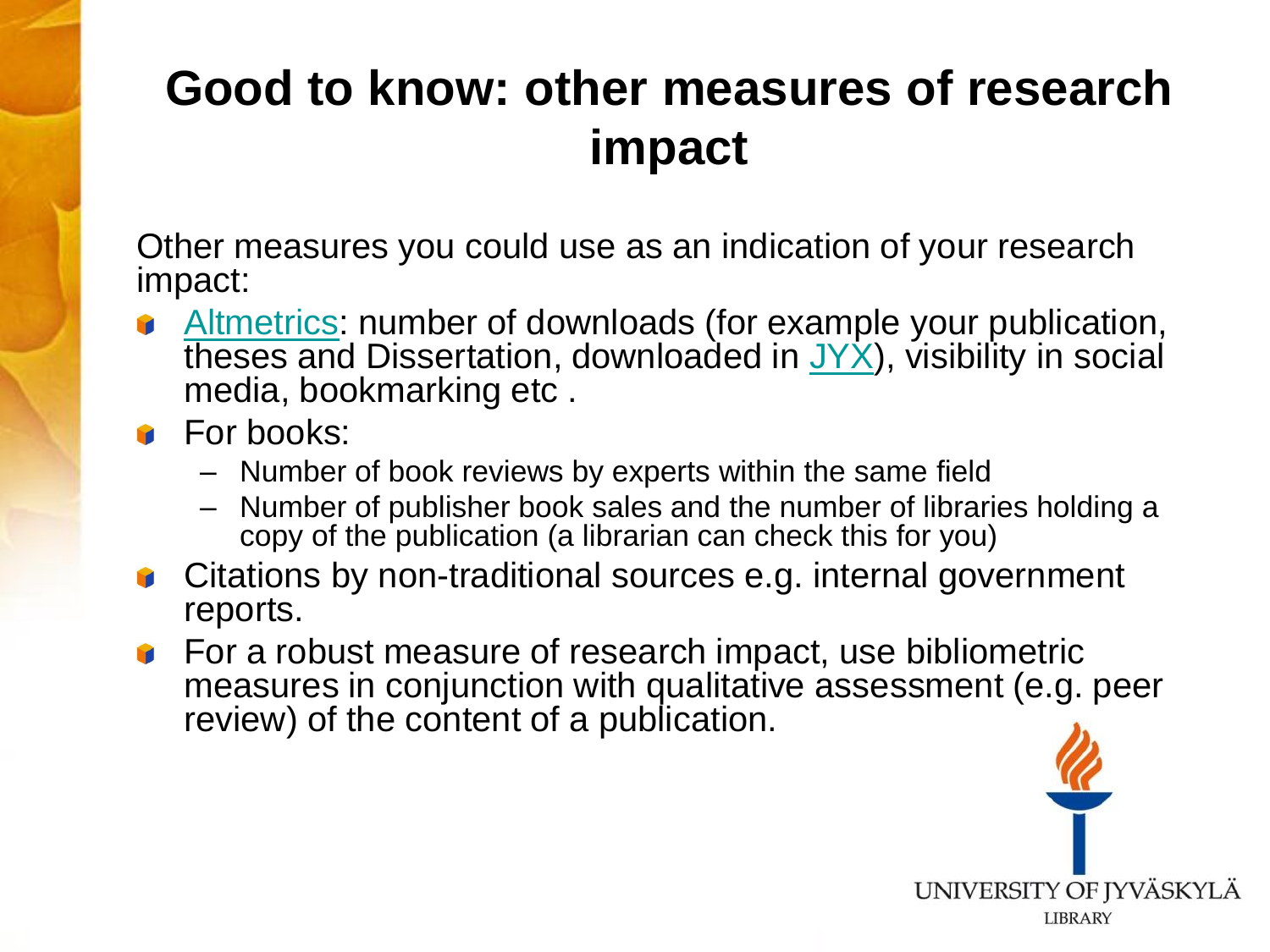#### **Template for researcher´s curriculum vitae**

#### [Template for researcher](http://www.tenk.fi/en/template-researchers-curriculum-vitae)'s curriculum vitae

**CV** that describes the merits of the researcher in a comprehensive, truthful and comparable manner.

#### "…12. Scientific and societal impact of research

- Total number of publications and, e.g., **10 most important and/or most cited publications according to a relevant database** (a **list of publications according to the [Publication Type Classification](http://www.aka.fi/Tiedostot/Tiedostot/Liitetiedostot/OKM_julkaisutyyppiluettelo_2010_en.pdf)** used by the Ministry of Education, Science and Culture as a separate attachment)
- Artistic works and processes
- Merits related to the production and distribution of research results and research data
- Merits related to the application of research results
- Invention disclosures, patents and other commercialisation-related merits (e.g. spin-off companies and trademarks)

UNIVERSITY OF JYVÄSKYLÄ **LIBRARY** 

Merits in science communication and expert assignments in the media ...'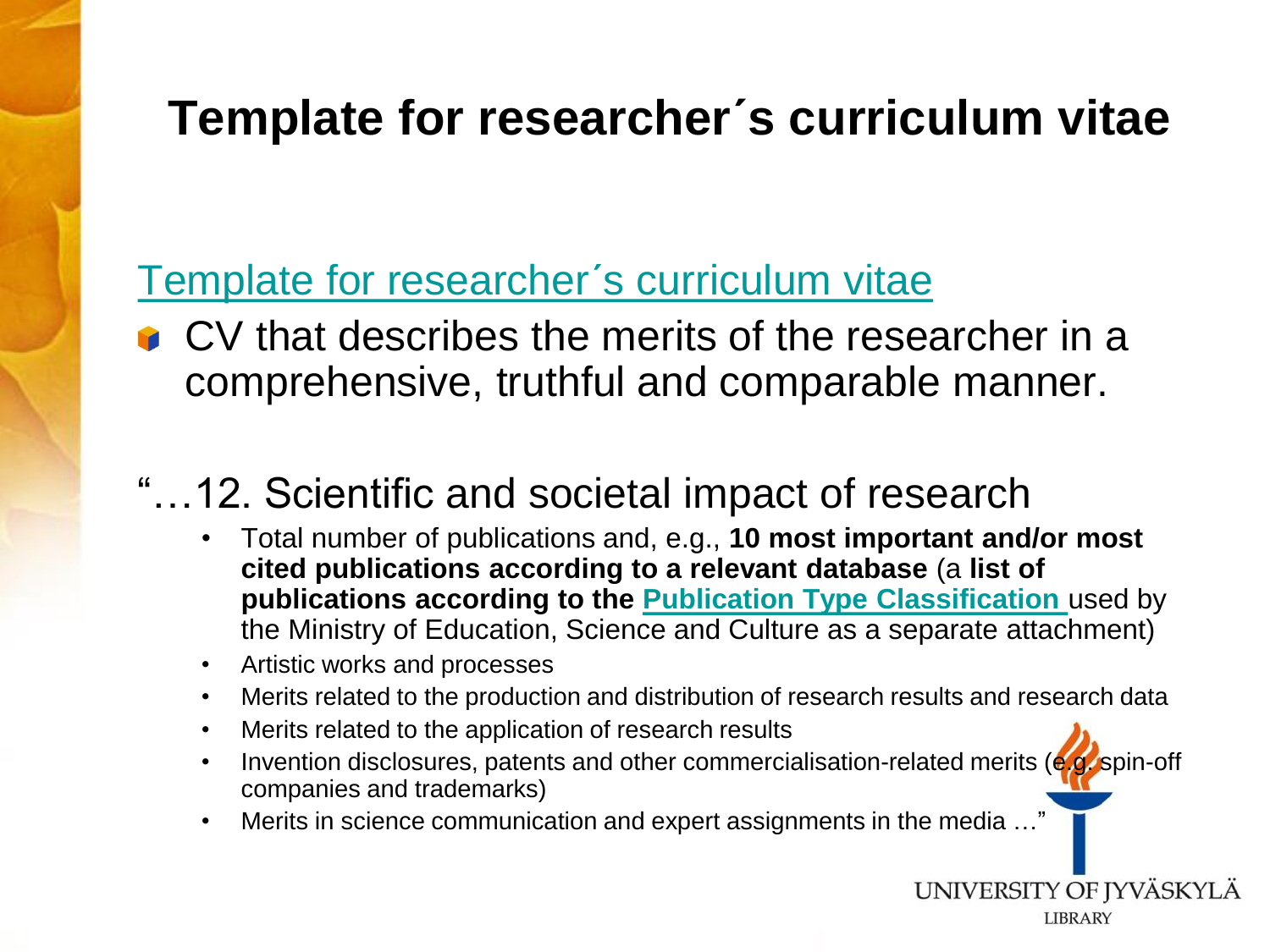#### **Research and publication data systems**

- **[TUTKA](http://tutka.jyu.fi/tutka/?message=Language is now English.) (Research and publication data** system at the University of Jyväskylä)
	- [Submit information about your publication to the](https://kirjasto.jyu.fi/publish-and-buy/publishing-forms/submit-your-publication)  [library.](https://kirjasto.jyu.fi/publish-and-buy/publishing-forms/submit-your-publication)
- **National research and publication data system** [Juuli.](http://www.juuli.fi/?&lng=en)